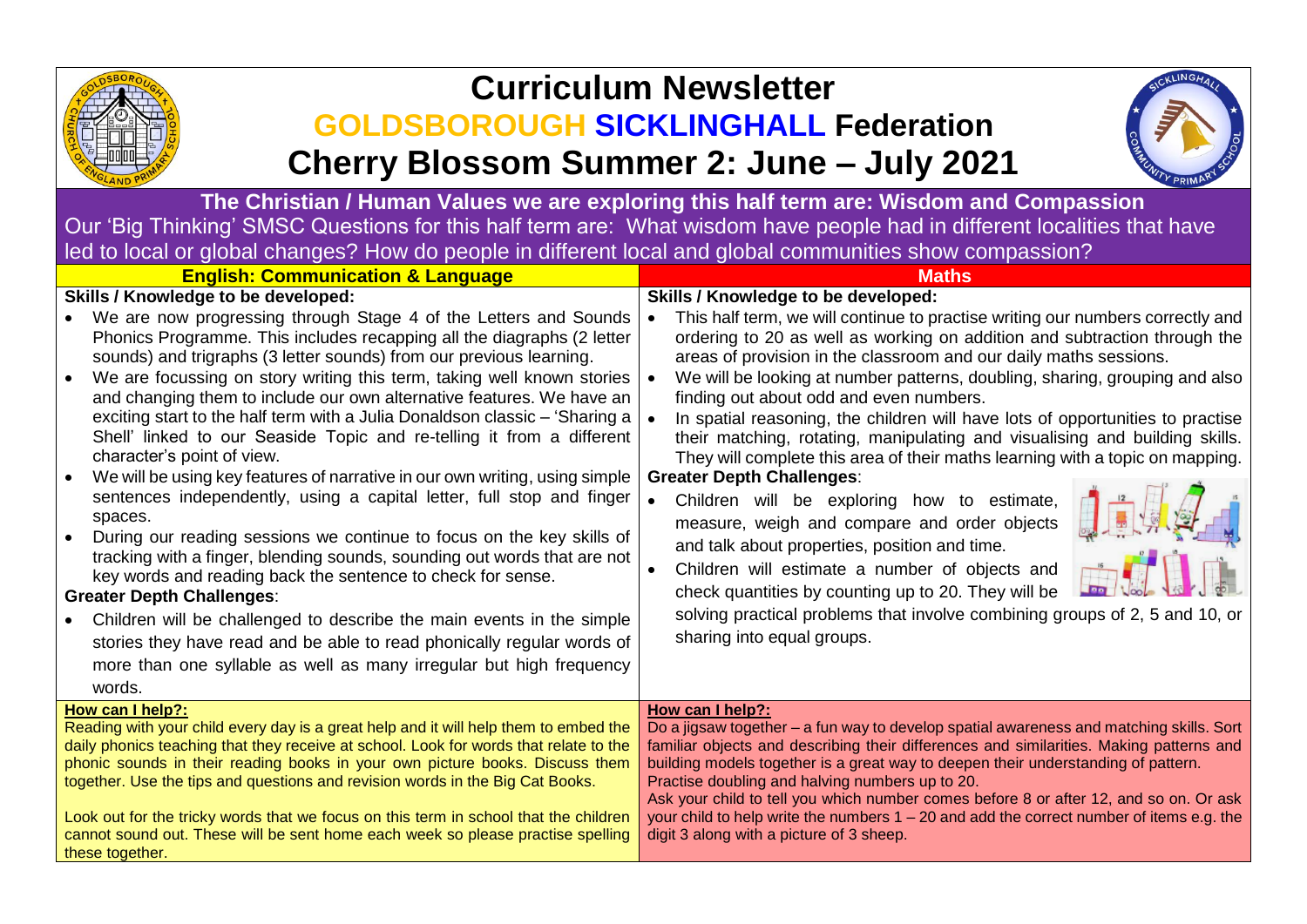| <b>Curriculum: Key Skills, Knowledge and Enrichment</b>                                                                                                                                                                                                                                                                                                                                                                                                                                                                                                                          |                                                                                                                                                                                                                                                                                                                                                                                                                                                                                                                                                                                                                    |                                                                                                                                                                                                                                                                                                                                                                                                                                                                                                                                                                                           |  |  |
|----------------------------------------------------------------------------------------------------------------------------------------------------------------------------------------------------------------------------------------------------------------------------------------------------------------------------------------------------------------------------------------------------------------------------------------------------------------------------------------------------------------------------------------------------------------------------------|--------------------------------------------------------------------------------------------------------------------------------------------------------------------------------------------------------------------------------------------------------------------------------------------------------------------------------------------------------------------------------------------------------------------------------------------------------------------------------------------------------------------------------------------------------------------------------------------------------------------|-------------------------------------------------------------------------------------------------------------------------------------------------------------------------------------------------------------------------------------------------------------------------------------------------------------------------------------------------------------------------------------------------------------------------------------------------------------------------------------------------------------------------------------------------------------------------------------------|--|--|
| <b>Expressive Arts and Design</b>                                                                                                                                                                                                                                                                                                                                                                                                                                                                                                                                                | <b>Understanding the World</b>                                                                                                                                                                                                                                                                                                                                                                                                                                                                                                                                                                                     | <b>Physical Development</b>                                                                                                                                                                                                                                                                                                                                                                                                                                                                                                                                                               |  |  |
| Skills / Knowledge to be developed:                                                                                                                                                                                                                                                                                                                                                                                                                                                                                                                                              | Skills / Knowledge to be developed:                                                                                                                                                                                                                                                                                                                                                                                                                                                                                                                                                                                | Skills / Knowledge to be developed:                                                                                                                                                                                                                                                                                                                                                                                                                                                                                                                                                       |  |  |
| In DT this term we are focusing on our skills used<br>to prepare fruit and vegetables. We will be making<br>our own fruit smoothies and evaluating them at the<br>end.                                                                                                                                                                                                                                                                                                                                                                                                           | We will be looking at the features of a seaside<br>environment and look at the impact humans have<br>on these environments around the world.                                                                                                                                                                                                                                                                                                                                                                                                                                                                       | Throwing, Jumping and Running in isolation and<br>combination (athletics activities) - outdoor.                                                                                                                                                                                                                                                                                                                                                                                                                                                                                           |  |  |
| We are going to focus on the following Early<br>Learning Goals this term.<br>• Children know the importance of good health,<br>physical exercise and a healthy diet.<br>Handle equipment and tools effectively,<br>including pencils for writing.<br>Communication and Language (Speaking):<br>children can express themselves effectively.<br>• Children developing their own narratives and<br>explanations by connecting ideas and events.<br><b>Greater Depth Challenges</b><br>• To talk about the ideas and processes which<br>have led them to make their final products. | We are going to focus on the following Early<br>Learning Goals this term.<br>Children<br>know<br>about<br>similarities<br>and<br>differences between themselves and others,<br>families, communities<br>and among<br>and<br>traditions.<br>Children begin to know about their own cultures<br>and beliefs and those of other people.<br>Children explore, observe and find out about<br>places and objects that matter in different<br>cultures and beliefs.<br><b>Greater Depth Challenges:</b><br>To describe some actions which people in their<br>own community do that help to main the area<br>they live in. | We are going to focus on the following Early<br>Learning Goals this term.<br>Children show good control and co-ordination in<br>large and small movements.<br>Children move confidently in a range of ways,<br>safely negotiating space.<br>Children know about the importance for good<br>health of physical exercise.<br><b>Greater Depth Challenges:</b><br>Children know about and can make healthy<br>$\bullet$<br>choices in relation to healthy eating and<br>exercise. They can dress and<br>undress<br>independently,<br>successfully<br>managing<br>fastening buttons or laces. |  |  |
| How can I help?                                                                                                                                                                                                                                                                                                                                                                                                                                                                                                                                                                  | How can I help?                                                                                                                                                                                                                                                                                                                                                                                                                                                                                                                                                                                                    | How can I help?                                                                                                                                                                                                                                                                                                                                                                                                                                                                                                                                                                           |  |  |
| Cook and prepare items at home together. Can<br>your child explain the steps and processes to you<br>after they have completed a dish / process?                                                                                                                                                                                                                                                                                                                                                                                                                                 | Share experiences about the seaside with each<br>other? Can you keep a scrap book of these and<br>encourage your child to write captions to go with the<br>pictures?                                                                                                                                                                                                                                                                                                                                                                                                                                               | Please ensure that children have PE kit (including<br>trainers) for the whole week as other indoor and<br>outdoor sessions might take place at alternative<br>times. They will need hats and sun cream during<br>this summer term.                                                                                                                                                                                                                                                                                                                                                        |  |  |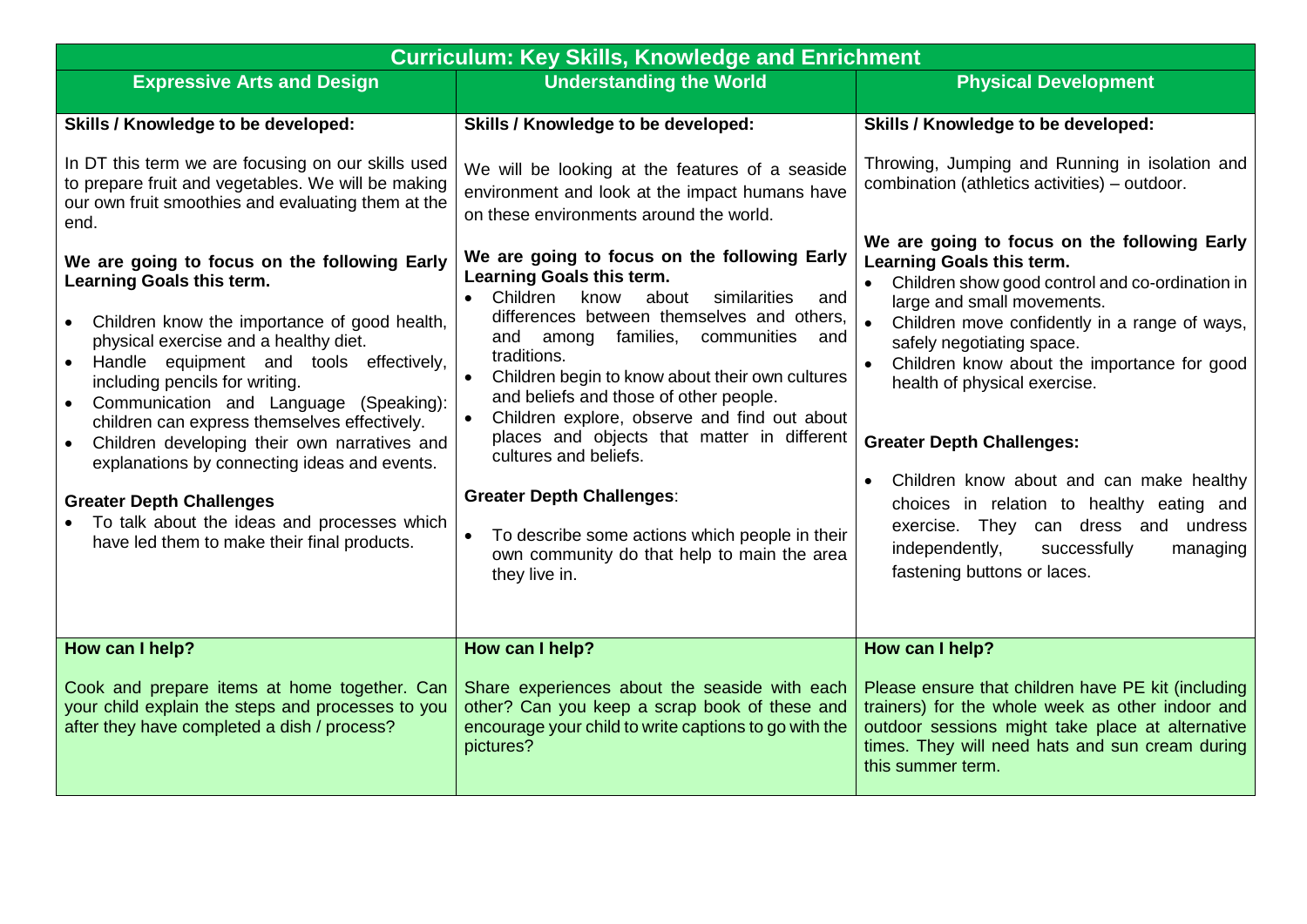| <b>Curriculum: Key Skills, Knowledge and Enrichment</b>                                                                                                                                                                                 |                                                                                                                                                                                                                                                                                  |                                                                                                                                                                                                                                                                                                                             |                                                                                                                                                                                                                 |  |  |
|-----------------------------------------------------------------------------------------------------------------------------------------------------------------------------------------------------------------------------------------|----------------------------------------------------------------------------------------------------------------------------------------------------------------------------------------------------------------------------------------------------------------------------------|-----------------------------------------------------------------------------------------------------------------------------------------------------------------------------------------------------------------------------------------------------------------------------------------------------------------------------|-----------------------------------------------------------------------------------------------------------------------------------------------------------------------------------------------------------------|--|--|
| <b>French</b>                                                                                                                                                                                                                           | <b>Music</b>                                                                                                                                                                                                                                                                     | <b>PSHE / Wellbeing</b>                                                                                                                                                                                                                                                                                                     | <b>R.E.</b>                                                                                                                                                                                                     |  |  |
| to his hunde<br>Office<br>www.hiptimode.co.u<br><b>Les Salutations</b><br>Hello<br>Boajour<br>Goodbye<br>Au revoir<br>Skills / knowledge to be developed                                                                                | Skills / knowledge to be developed                                                                                                                                                                                                                                               | Skills / knowledge to be developed<br>7 Steps of $\int_{t-\ln x}^{t} k(t) dt$<br>ELG, Self-confidence and<br>PLAY<br>awareness:<br>EEL<br>They show sensitivity to<br><b>BREATHE</b><br>others' needs and feelings,<br><b>BELIEVE</b><br><b>RELAX</b><br>and<br>form<br>positive<br>relationships with adults and children. | Our focus is:<br>Art and Other Cultures Week<br>How do people show their beliefs<br>through art?                                                                                                                |  |  |
| Re-capping all content taught so far,<br>greetings, yes, no, colours and 'my<br>name is'                                                                                                                                                | We will be using our school music<br>scheme - Charanga and will look at<br>the music unit Reflect, Rewind and<br>Replay.                                                                                                                                                         | Say why they like some activities<br>more than others.<br>They are confident to speak in a<br>familiar group, will talk about their<br>ideas                                                                                                                                                                                | Skills / knowledge to be developed:<br>Children will notice and explore ideas<br>traditions<br><b>Islam</b><br>from<br>and<br>by<br>investigating geometric designs and<br>listening to stories from the faith. |  |  |
| We are going to focus on the<br>following Early Learning Goals this<br>half term:<br>Children listen attentively in a<br>range of situations.<br>They give their attention to what<br>others<br>say<br>and<br>respond<br>appropriately. | We are going to focus on the<br>following Early Learning Goals this<br>term.<br>Children will sing songs, make<br>$\bullet$<br>music and dance and experiment<br>with ways of changing them.<br>Children talk about ideas and<br>processes which have led them to<br>make music. | ELG:<br>Managing<br>feelings<br>and<br>behaviour:<br>They work as part of a group or class,<br>and understanding and follow the<br>rules.<br>Children talk about how they and<br>others show feelings.<br><b>Greater Depth Challenges:</b><br>Children are confident to share<br>their ideas and speak to a class<br>group. | <b>Greater Depth Challenges:</b><br>Children will talk about their ideas<br>about the patterns they see and<br>will make links to other areas of<br>their learning.                                             |  |  |
| How can I help?<br>Encourage children to say hello and<br>goodbye to you in French. Practise<br>singing some simple French songs<br>together.                                                                                           | How can I help?<br>Encourage your child to share any<br>songs they have learnt with you at<br>home with our school family. We<br>would love to hear them.                                                                                                                        | How can I help?<br>Talk with your<br>child about their<br>emotions<br>mindful<br>and<br>explore<br>moments using Relax Kids activities<br>or Cosmic Yoga.<br>https://www.relaxkids.com/                                                                                                                                     | How can I help?<br>All children will produce a final piece<br>of Art work and writing explaining<br>what they have learned about Islam<br>during the week. Ask them to tell you<br>all about it.                |  |  |